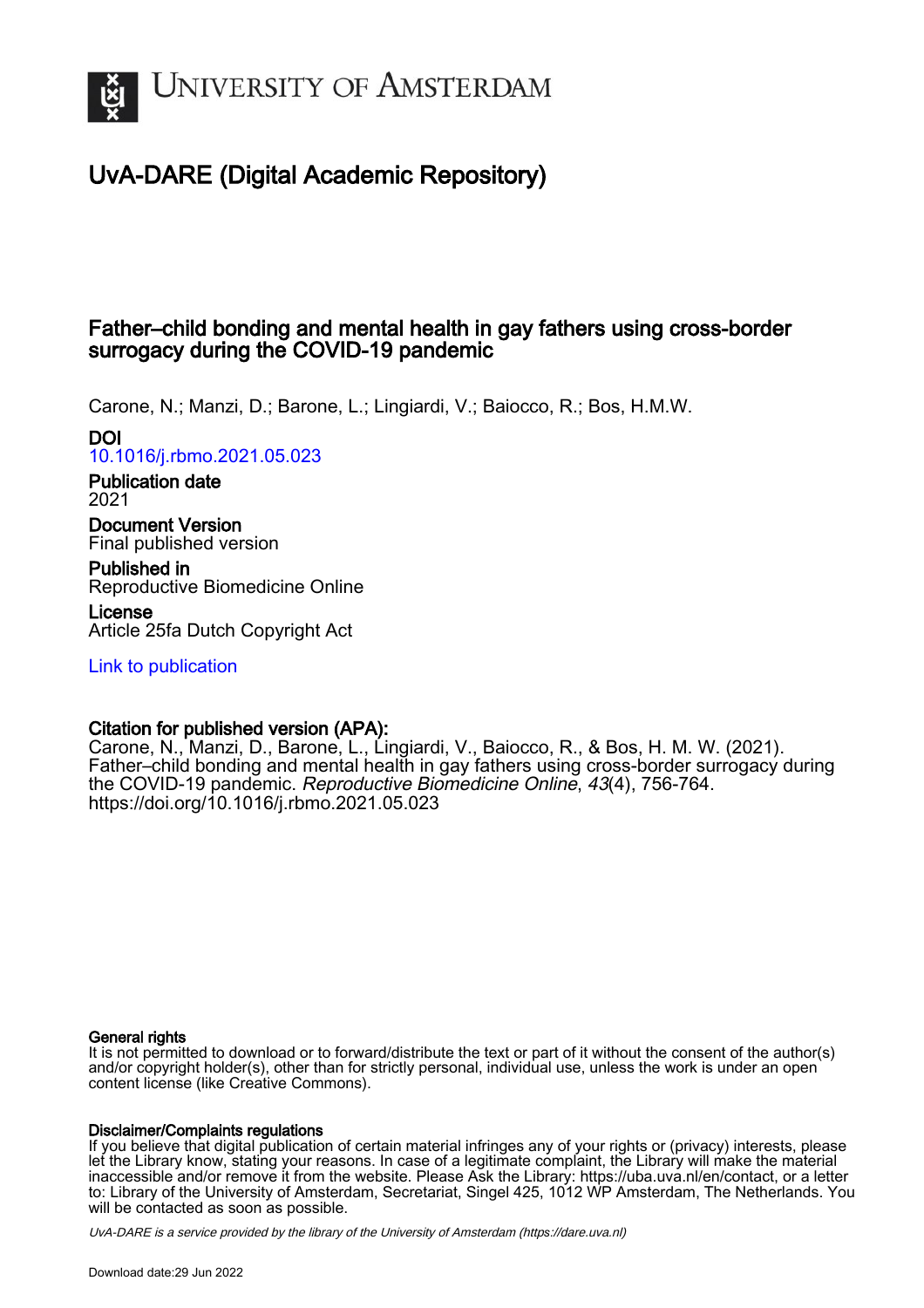# **RBMO**

**ARTICLE**





# Father–child bonding and mental health in gay fathers using cross-border surrogacy during the COVID-19 pandemic



#### **BIOGRAPHY**

Nicola Carone is a psychoanalytic psychotherapist and Assistant Professor of Developmental Psychology at the University of Pavia. He is also a member of the team conducting the National Longitudinal Lesbian Family Study, led by Dr Gartrell. His main research interests include parenting, attachment and child development in LGBTQ+ parent families formed through assisted reproduction.

**Nicola Carone[1,](#page-1-0)[\\*,](#page-1-1) Demetria Manzi[1](#page-1-0) , Lavinia Barone[1](#page-1-0) , Vittorio Lingiardi[2](#page-1-2), Roberto Baiocco[3](#page-1-3), Henny M.W. Bos[4](#page-1-4)**

#### **KEY MESSAGE**

During the pandemic, COVID-19 has resulted in poorer father–child bonding and increased mental health difficulties among fathers who had or were having a child through cross-border surrogacy. Further insight into these experiences will be useful for developing international guidelines for cross-border reproductive services.

#### **ABSTRACT**

**Research question:** What are the psychological implications of the COVID-19 pandemic for father–child bonding and mental health among Italian gay fathers pursuing surrogacy in the USA or Canada?

**Design:** Between 20 March and 29 July 2020, this cross-sectional case–control study collected data on father–child bonding quality, depression, anxiety and somatization in 30 Italian gay fathers (*n*=15 families) who were having or successfully had a child through cross-border surrogacy during the COVID-19 pandemic. These fathers were compared with a sociodemographically similar group of 50 Italian gay fathers (*n*=25 families) who had children through cross-border surrogacy prior to the pandemic.

**Results:** Although father–child bonding quality and the mental health symptoms of fathers scored below the clinical cut-off points in both groups, fathers who had or were having a child during the COVID-19 pandemic reported poorer father–child bonding (estimate 3.04, SE 1.47, *P*=0*.*044) and more depressive (estimate –1.47, SE 0.49, *P*=0.005), anxious (estimate –1.96, SE 0.55, *P*<0.001) and somatic symptoms (estimate –2.48, SE 0.52, *P*<0.001).

**Conclusions:** The findings call for the development of international guidelines for cross-border surrogacy and underline the need for tailored and ongoing psychological and legal support for intended gay fathers to ease their strain and anxiety related to having a child through cross-border surrogacy during the COVID-19 pandemic.

<span id="page-1-0"></span><sup>1</sup> Department of Brain and Behavioral Sciences, Lab on Attachment and Parenting – LAG, University of Pavia, Piazza Botta 11, Pavia 27100, Italy

© 2021 Reproductive Healthcare Ltd. Published by Elsevier Ltd. All rights reserved.

<span id="page-1-1"></span>\*Corresponding author. E-mail address: nicola.carone@unipv.it (N. Carone). https://doi.org/10.1016/j.rbmo.2021.05.023 1472-6483/© 2021 Reproductive Healthcare Ltd. Published by Elsevier Ltd. All rights reserved. Declaration: The authors report no financial or commercial conflicts of interest.

#### **KEYWORDS**

COVID-19 Cross-border surrogacy Father–child bonding Gay fathers Mental health

<span id="page-1-2"></span><sup>2</sup> Department of Dynamic, Clinical, and Health Psychology, Sapienza University of Rome, Via degli Apuli 1, Rome 00185, Italy

<span id="page-1-4"></span><span id="page-1-3"></span><sup>3</sup> Department of Developmental and Social Psychology, Sapienza University of Rome, Via dei Marsi 78, Rome 00185, Italy <sup>4</sup> Research Institute of Child Development and Education, University of Amsterdam, Nieuwe Achtergracht 127, WS Amsterdam 1018, the Netherlands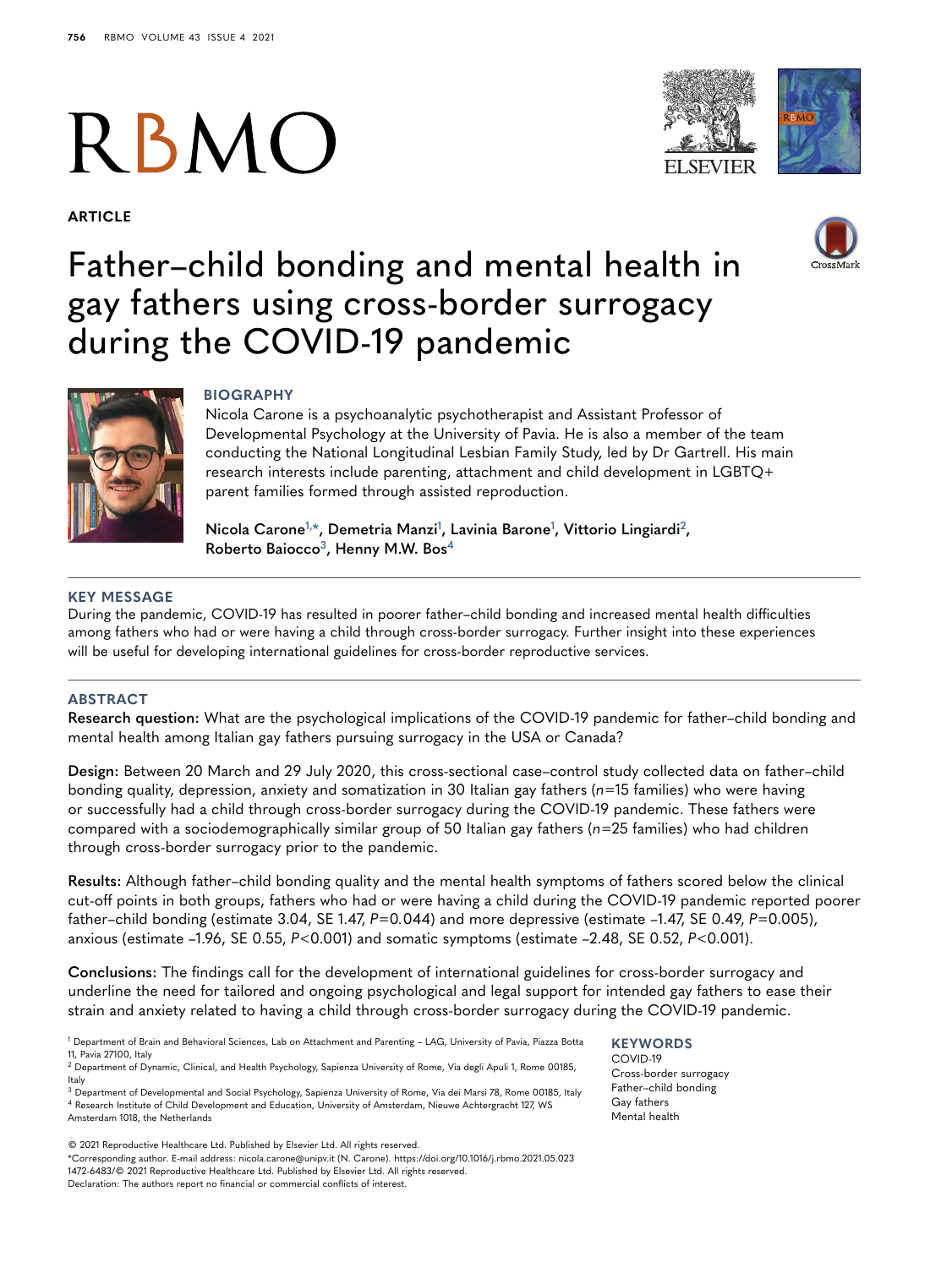#### **INTRODUCTION**

n recent years, Italy has seen a rise<br>the number of intended gay father<br>travelling abroad to access surroge<br>due to a domestic ban on this<br>practice (i.e. Law 40/2004, applicable n recent years, Italy has seen a rise in the number of intended gay fathers travelling abroad to access surrogacy, due to a domestic ban on this to all Italians). This makes their journey to parenthood especially challenging, in both emotional and practical terms (*[Carone et al., 2017a](#page-8-0)*). Cross-border surrogacy requires Italian intended gay fathers to make significant expenditures in money (with respect to, for example, travel costs and legal expenses) and time (with respect to, for example, travelling to the gestational carrier's home country several times throughout the pregnancy). Furthermore, due to the geographical distance involved, intended gay fathers are typically limited in the extent to which they can maintain an ongoing physical presence with the fetus during the pregnancy.

After the birth, in accordance with the laws of the country in which the surrogacy is practised, the newborn is granted citizenship and both gay fathers are recognized on the birth certificate. Upon return to Italy, however, only one father can register the child as his own (i.e. the 'legal father', who is typically the genetic father), while the mother is listed as 'unknown'. The non-legal father must then apply for a step-parent adoption or request registration of the foreign birth certificate. Neither of these processes are straightforward or predetermined; rather, decisions are made on a caseby-case basis by the national authorities. This scenario is intertwined with the wider negative societal attitudes towards gay fatherhood and assisted conception (*[Ioverno et al., 2018](#page-9-0)*), as well as the slower recognition of civil rights for sexual minorities in Italy, relative to other European countries (*[ILGA-Europe, 2020](#page-9-1)*).

It is common for Italian intended gay fathers to travel to one of several Canadian provinces (e.g. British Columbia, Alberta, Ontario) or US states (e.g. California, Nevada, Connecticut) (*[Carone et al., 2017a](#page-8-0)*, *[2018a](#page-8-1)*; *[Yee et al.,](#page-9-2)  [2019](#page-9-2)*), where surrogacy services are offered to foreign intended parents, regardless of their sexual orientation, gender identity, marital status or permanent residence (*[Assisted Human](#page-8-2)  [Reproduction Act, 2004](#page-8-2)*; *[Perkins](#page-9-3)  [et al., 2016](#page-9-3)*). In recent years, several destinations that were previously popular

for cross-border surrogacy, including Cambodia, India, Mexico, Nepal and Thailand, have prohibited gestational surrogacy for non-residents and/or raised ethical concerns about the practice (e.g. the potential exploitation of economically disadvantaged and racially marginalized women and the lack of direct contact between intended gay fathers and the gestational carrier; *[Yee et al., 2019](#page-9-2)*).

It is impossible to know the precise number and the sociodemographic characteristics of intended gay fathers who travel internationally to access surrogacy services each year, because there is no systematic collection of global data on reproductive travel. Also, unlike the USA, Canada has no public health agency mandated to collect and publish assisted reproduction information, and most Canadian provinces (with the exception of British Columbia) do not make parentage information about children born though surrogacy publicly available (*[White, 2017](#page-9-4)*). However, current data indicate that, between 2009 and 2013 in the USA, approximately 10.5% of all gestational surrogacy cycles were for same-sex male couples and single men (*[Perkins et al., 2016](#page-9-3)*). Similarly, data collected by the Canadian Fertility and Andrology Society's Canadian Assisted Reproduction Technology Register (CARTR) show that, in 2015, same-sex male couples and single men comprised 21% of all intended parents (*[White,](#page-9-4)  [2017](#page-9-4)*). A significant increase in the use of gestational surrogacy in Canada over recent years has also been suggested by studies conducted with both Canadian and international intended gay fathers (*[Carone et al., 2017a](#page-8-0)*, *[2017b](#page-8-3)*; *[Fantus,](#page-8-4)  [2020](#page-8-4)*, *[2021](#page-8-5)*; *[Fantus and Newman, 2019](#page-8-6)*; *[Hemalal et al., 2021](#page-8-7)*).

Following the global spread of COVID-19, the USA and Canada issued travel bans (as of 13 and 18 March 2020, respectively) preventing anyone who was not a US/Canadian citizen or permanent resident from entering these nations. A few days before, on 9 March 2020, the Italian government imposed a national lockdown, restricting the movement of the population except for necessity, work and health. Although global travel restrictions and quarantine rules have varied throughout 2020 (and indeed 2021) according to the evolution of the pandemic, Italian intended gay fathers who were having children through crossborder surrogacy between March and

July 2020 (the timeframe of the present study) were faced with the prospect of missing the birth of their baby due to closure of the US and Canadian borders. Even when international travel was permitted, intended fathers were often forced to quarantine upon arrival, delaying their journey to their newborn baby.

Similarly, intended fathers who were already in the USA or Canada for the birth of their child when the travel restrictions entered into force experienced problems obtaining travel documentation to allow them to return home with their newborn. US and Canadian authorities only granted passports for reasons of 'life or death' or 'essential services' (*[Men Having Babies,](#page-9-5)  [2020a](#page-9-5)*). Although surrogacy birth might reasonably be considered an essential service, accounts from surrogacy agencies and practices indicate that this was decided on a case-by-case basis, leaving intended gay fathers in a position of uncertainty (*[Men Having Babies,](#page-9-5)  [2020a](#page-9-5)*). Against this backdrop, several international associations of surrogacy families (e.g. Men Having Babies, NELFA) and reproductive medicine associations (e.g. American Society for Reproductive Medicine, National Infertility Association) urgently called upon authorities and policymakers to exclude expectant surrogacy parents from the COVID-19 travel ban and to issue emergency passports to newborns (*[Men Having](#page-9-6)  [Babies, 2020b](#page-9-6)*). Whether, and to what extent, the COVID-19 pandemic and its associated travel restrictions and quarantine rules have affected the quality of father–child bonding and the mental health of gay fathers is currently unknown.

There is a lack of research into the experiences and mental health of intended gay fathers through crossborder surrogacy during the perinatal period (*[Berkowitz, 2020](#page-8-8)*; *[Norton et al.,](#page-9-7)  [2013](#page-9-7)*). The few studies conducted thus far have shown that physical distance from the developing fetus may result in feelings of frustration and anxiety in fathers throughout the surrogacy process (*[Carone et al., 2017a](#page-8-0)*; *[Riggs](#page-9-8)  [et al., 2015](#page-9-8)*; *[Rubio et al., 2020](#page-9-9)*; *[Smietana,](#page-9-10)  [2017](#page-9-10)*; *[Ziv and Freund-Eschar, 2015](#page-9-11)*).

These findings align with evidence from heterosexual fathers through unassisted conception indicating that, although men's experience of pregnancy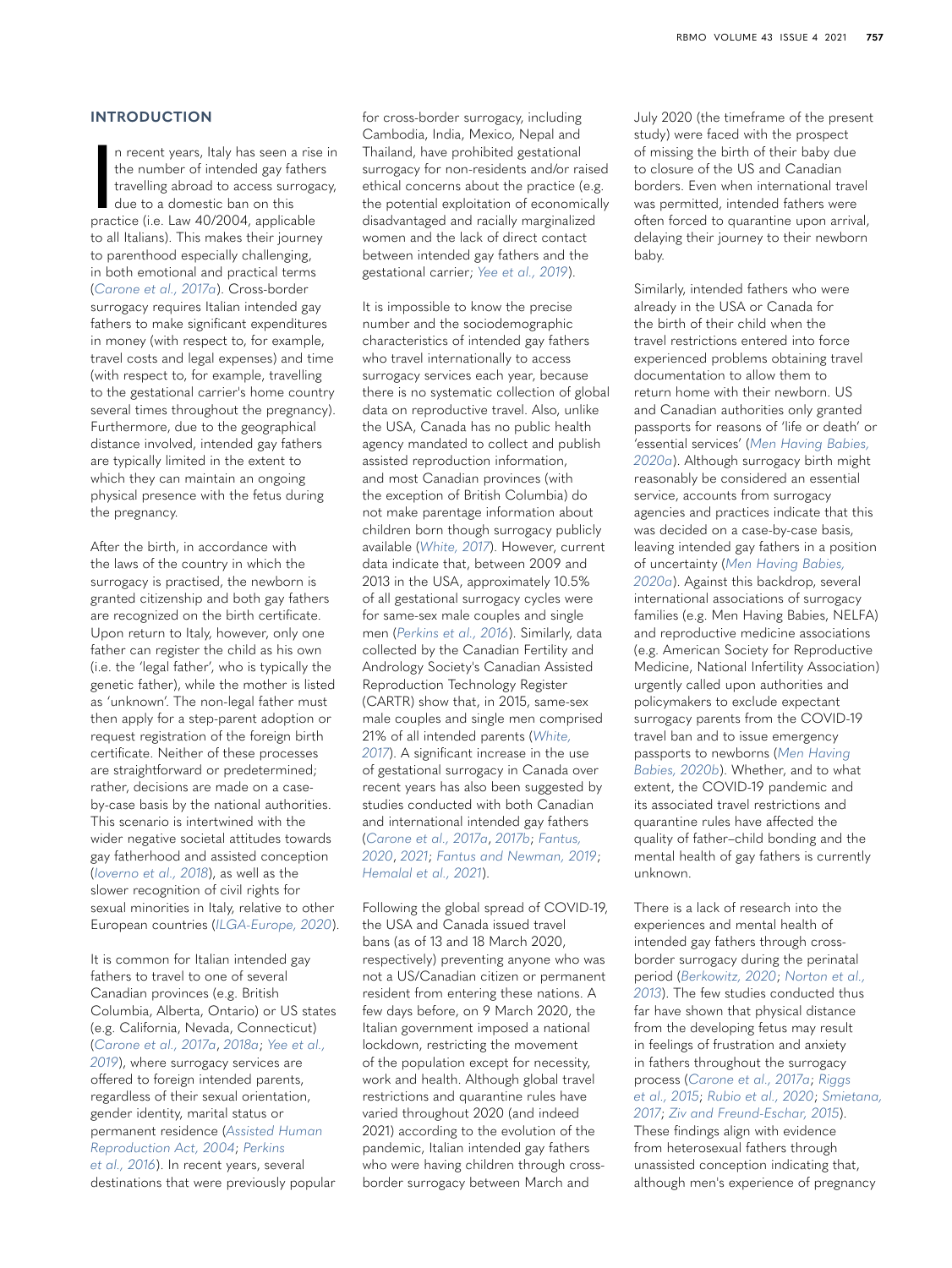may only be vicarious, it nonetheless represents a salient psychological life event (*[Genesoni and Tallandini, 2009](#page-8-9)*). Also, previous research indicates that pregnancy and childbirth can be accompanied by great joy and a high degree of paternal involvement, or by uncertainty and anxiety (*[Werner-](#page-9-12)[Bierwisch et al., 2018](#page-9-12)*). In the absence of physical developments and an internal sense of the fetus, heterosexual fathers through unassisted conception have been found to experience ambivalence and disorientation in the perinatal period (*[Genesoni and Tallandini, 2009](#page-8-9)*), which they may express through moodiness, irritability, anxiety (*[Leach et al., 2016](#page-9-13)*; *[Wee et al., 2015](#page-9-14)*), fear of childbirth (*[Philpott et al., 2017](#page-9-15)*), low self-confidence (*[Reck et al., 2012](#page-9-16)*), increased fatigue (*[Taylor and Johnson, 2013](#page-9-17)*), and impaired father–baby interactions (*[Bögels and](#page-8-10)  [Phares, 2008](#page-8-10)*).

Although intended gay fathers usually report frequent and positive contact with their gestational carrier during pregnancy (*[Blake et al., 2016](#page-8-11)*; *[Carone](#page-8-1)  [et al., 2018a](#page-8-1)*) and specify that their anxieties diminish upon receiving ultrasounds of their developing fetus by email or speaking with their gestational carrier about medical examinations (*[Carone et al., 2017a](#page-8-0)*; *[Smietana, 2017](#page-9-10)*), research with heterosexual fathers through unassisted conception suggests that men's participation in labour and delivery is important for strengthening their parental role (*[Baldwin et al., 2019](#page-8-12)*; *[Condon et al., 2004](#page-8-13)*; *[Coutinho et al.,](#page-8-14)  [2016](#page-8-14)*). In the case of Italian intended gay fathers pursuing cross-border surrogacy in the USA and Canada during the COVID-19 pandemic, the strict international travel restrictions and quarantine norms were likely to have represented a further burden, on top of

the fathers' already excruciating wait to meet their child and uncertainty about when they would be allowed to take their child home.

The main aim of the present case– control study was to gather data on the implications of the COVID-19 pandemic for father–child bonding and the mental health of Italian gay fathers who were having or had a child through crossborder surrogacy during March–July 2020, when US and Canadian borders were closed and/or the process of obtaining the child's birth certificate and passport took much longer (e.g.

estimates for a standard passport application in the USA at that time ranged from 8 to 12 weeks). Based on previous research (*[Carone et al., 2017a](#page-8-0)*; *[Ziv and Freund-Eschar, 2015](#page-9-11)*) and the literature with heterosexual expectant fathers through unassisted conception (e.g. *[Genesoni and Tallandini, 2009](#page-8-9)*), it was hypothesized that gay fathers through cross-border surrogacy during the pandemic would report poorer father–child bonding and more severe mental health symptoms, relative to a sociodemographically similar group of gay fathers who had a child through crossborder surrogacy prior to the COVID-19 pandemic.

#### **MATERIALS AND METHODS**

#### **Participants**

Thirty Italian gay fathers (*n*=15 families) who were having or had a child through cross-border surrogacy during the COVID-19 pandemic participated. Fathers were included in the study on the basis that they: (i) self-identified as both cisgender and gay; (ii) resided in Italy at the time of the COVID-19 pandemic; and (iii) were having or had a child through cross-border surrogacy in a planned gay father family between March and July 2020 (i.e. within the context of international travel restrictions and/or difficulties obtaining the child's birth certificate and passport, due to the pandemic). Given the great variation in quarantine rules, travel restrictions and application procedures for children's birth certificates and passports across the USA and Canada throughout the pandemic, for definitive inclusion in the study, fathers were asked to confirm that they had been prevented from travelling to the USA or Canada (due to restrictions) and/or from returning to Italy after their child's birth (because the child's birth certificate and passport had not been issued by the local government offices). Data from a sociodemographically similar group of 50 Italian gay fathers through cross-border surrogacy (*n*=25 families), recruited between 2018 and 2019 (i.e. prior to the COVID-19 pandemic) for a larger study on the transition to surrogacy fatherhood in Italian gay men, were included as a control group. The final sample was comprised of 80 gay fathers through cross-border surrogacy (*n*=40 families). **[TABLE 1](#page-4-0)** shows the sociodemographic characteristics of the participants in detail.

#### **Procedure**

The STROBE case–control reporting guidelines were followed (*[von Elm et al.,](#page-9-18)  [2007](#page-9-18)*). Non-probability sampling was employed due to the exploratory nature of this cross-sectional case–control study and the challenges in recruiting from a relatively small population. Participants were recruited through different sources: (i) the listserv of 'Rainbow Families' (the main association of same-sex parents in Italy), which distributed a study flyer to its members (*n*=8 families); (ii) lawyers assisting families in the surrogacy process (*n*=2 families); and (iii) word-ofmouth from participating fathers (*n*=5 families). Families who were interested in taking part emailed the principal researcher (NC), who then emailed them a Microsoft Word document containing an informed consent form that included a detailed description of the study procedure. Once participants had read, signed and returned this form to the principal researcher, they were sent a second email containing the questionnaire battery, which they were asked to email back within 1 week. Participants were permitted to abandon the questionnaires and withdraw from the study at any point; however, no missing data occurred. Data were collected between 20 March and 29 July 2020.

#### **Measures**

In each family, both fathers completed the questionnaires, which were designed to assess the following variables.

#### *Sociodemographic characteristics*

Closed-ended questions were used to collect data on fathers' age, gender, sexual orientation, country of residence, annual household income, education and employment, as well as the number, gender, age and method of conception of any child(ren), the country where the surrogacy had taken (was taking) place, and the (expected) birth date of the target child.

#### *Father–child bonding*

The Paternal Antenatal Attachment Scale (PAAS; *[Condon, 1993](#page-8-15)*; *[Della Vedova](#page-8-16)  [and Burro, 2017](#page-8-16)*) was used to assess fathers' bonding with the fetus (in the case of expectant fathers) or the baby (if born) during the previous 2 weeks on a 5-point Likert scale (1–5), with higher scores reflecting both greater quality and greater strength of father–child bonding. The original scale was composed of 16 items and the mean item score for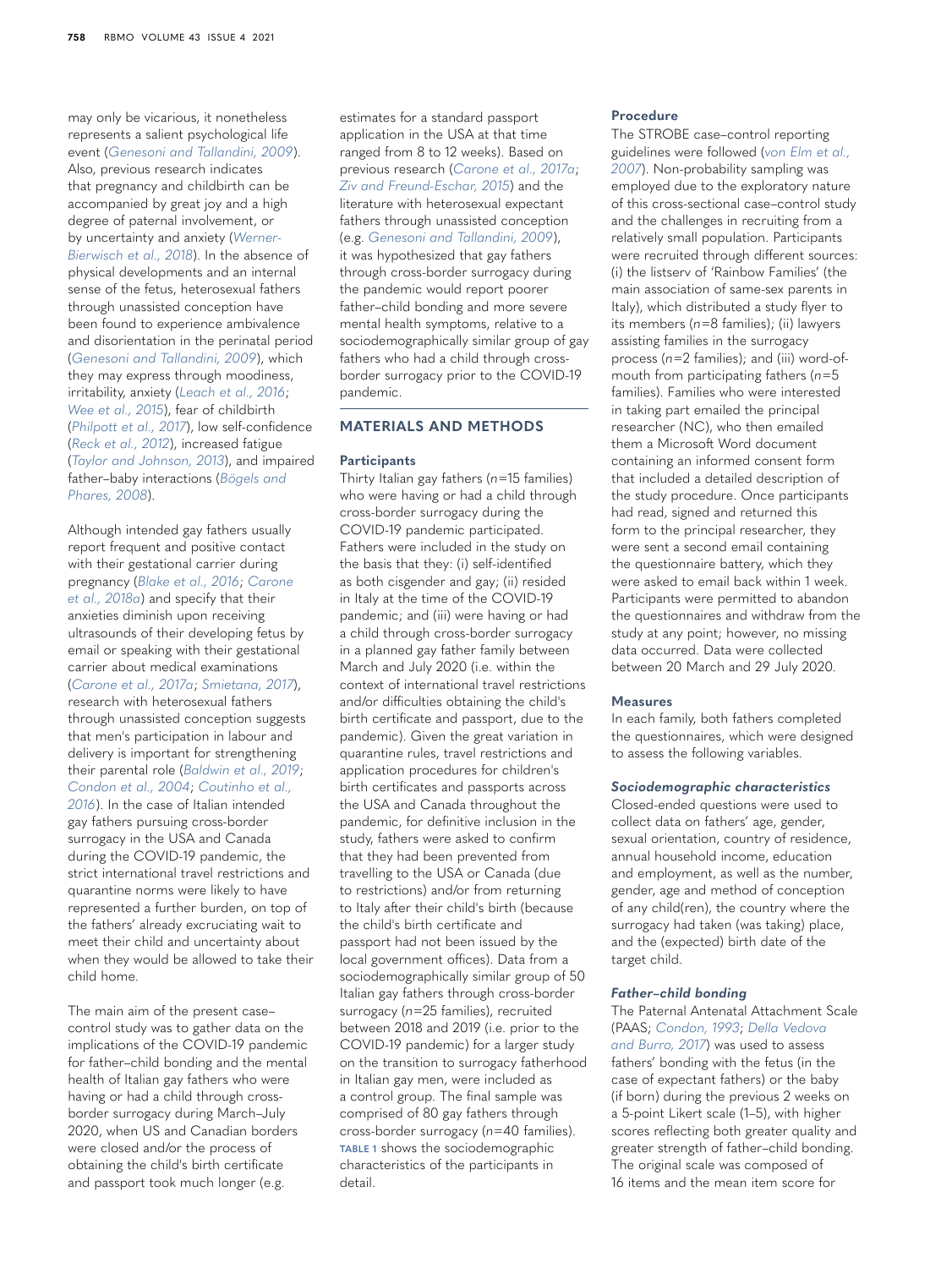|                                                               | Gay father families during the<br>COVID-19 pandemic (n=15) | Gay father families prior to the<br>COVID-19 pandemic (n=25) |                               |  |  |
|---------------------------------------------------------------|------------------------------------------------------------|--------------------------------------------------------------|-------------------------------|--|--|
| Family characteristics $(n=40)$                               | n (%)                                                      | n (%)                                                        | P-value (Fisher's exact test) |  |  |
| Was the child already born at the time of data<br>collection? |                                                            |                                                              | 1.00                          |  |  |
| Yes                                                           | 7(46.7)                                                    | 13 (52.0)                                                    |                               |  |  |
| No                                                            | 8(53.3)                                                    | 12 (48.0)                                                    |                               |  |  |
| Child gender                                                  |                                                            |                                                              | 0.515                         |  |  |
| Male                                                          | 9(60.0)                                                    | 11(44.0)                                                     |                               |  |  |
| Female                                                        | 6(40.0)                                                    | 14(56.0)                                                     |                               |  |  |
| Number of children                                            |                                                            |                                                              | 0.920                         |  |  |
| $\circ$                                                       | 7(46.7)                                                    | 10(40.0)                                                     |                               |  |  |
| $\mathbf{1}$                                                  | 4(26.7)                                                    | 8(32.0)                                                      |                               |  |  |
| 2 or more                                                     | 4(26.7)                                                    | 7(28.0)                                                      |                               |  |  |
| Surrogacy arrangement (gestational)                           | 15 (100)                                                   | 25 (100)                                                     | 1.00                          |  |  |
| Where surrogacy was undertaken                                |                                                            |                                                              | 0.715                         |  |  |
| <b>USA</b>                                                    | 12 (80.0)                                                  | 18 (72.0)                                                    |                               |  |  |
| California                                                    | 6(50.0)                                                    | 11(61.1)                                                     |                               |  |  |
| Maryland                                                      | 2(16.7)                                                    | 2(11.1)                                                      |                               |  |  |
| Oregon                                                        | 1(8.3)                                                     | 1(5.5)                                                       |                               |  |  |
| Connecticut                                                   | 1(8.3)                                                     | 2(11.1)                                                      |                               |  |  |
| New Jersey                                                    | 1(8.3)                                                     | 1(5.5)                                                       |                               |  |  |
| Nevada                                                        | 1(8.3)                                                     | 1(5.5)                                                       |                               |  |  |
| Canada                                                        | 3(20.0)                                                    | 7(28.0)                                                      |                               |  |  |
| British Columbia                                              | 2(66.7)                                                    | 3(42.9)                                                      |                               |  |  |
| Ontario                                                       | 1(33.3)                                                    | 4(57.1)                                                      |                               |  |  |
|                                                               | M(SD)                                                      | M(SD)                                                        | F(df)                         |  |  |
| Annual household income (euros)                               | 112,366.67 (50,189.80)                                     | 115,280.00 (50,791.51)                                       | 0.06(1.78)                    |  |  |
|                                                               | Gay fathers during the COVID-19<br>pandemic (n=30)         | Gay fathers prior to the COVID-19<br>pandemic $(n=50)$       |                               |  |  |
| Individual characteristics (n=80)                             | $n$ (%)                                                    | $n$ (%)                                                      | P-value (Fisher's exact test) |  |  |
| Father ethnicity (Caucasian)                                  | 30 (100)                                                   | 50 (100)                                                     | 1.00                          |  |  |
| Father education                                              |                                                            |                                                              | 0.426                         |  |  |
| Undergraduate degree                                          | 4(13.3)                                                    | 11 (22.0)                                                    |                               |  |  |
| Master's degree                                               | 16 (53.3)                                                  | 19 (38.0)                                                    |                               |  |  |
| Postdoctoral degree                                           | 10 (33.3)                                                  | 20 (40.0)                                                    |                               |  |  |
|                                                               | M (SD)                                                     | M (SD)                                                       | F(df)                         |  |  |
| Father age (years)                                            | 38.40 (6.28)                                               | 38.02 (6.78)                                                 | 0.06(1.78)                    |  |  |
| Father-child bonding                                          | 3.32(0.65)                                                 | 3.73(0.67)                                                   | N/A                           |  |  |
| Father depression                                             | 6.13(4.16)                                                 | 3.14 (2.99)                                                  | N/A                           |  |  |
| Father somatization                                           | 7.93 (4.63)                                                | 3.08(3.26)                                                   | N/A                           |  |  |
| Father anxiety                                                | 7.73 (5.04)                                                | 3.72(3.05)                                                   | N/A                           |  |  |
| Social support                                                | 6.23(0.54)                                                 | 6.37(0.40)                                                   | N/A                           |  |  |
| Life events                                                   | 5.33 (3.34)                                                | 3.74(2.80)                                                   | N/A                           |  |  |
|                                                               |                                                            |                                                              |                               |  |  |

#### <span id="page-4-0"></span>**TABLE 1 DESCRIPTIVE STATISTICS OF SOCIODEMOGRAPHIC CHARACTERISTICS AND STUDY MEASURES**

Note: Percentages may not equal 100 due to rounding.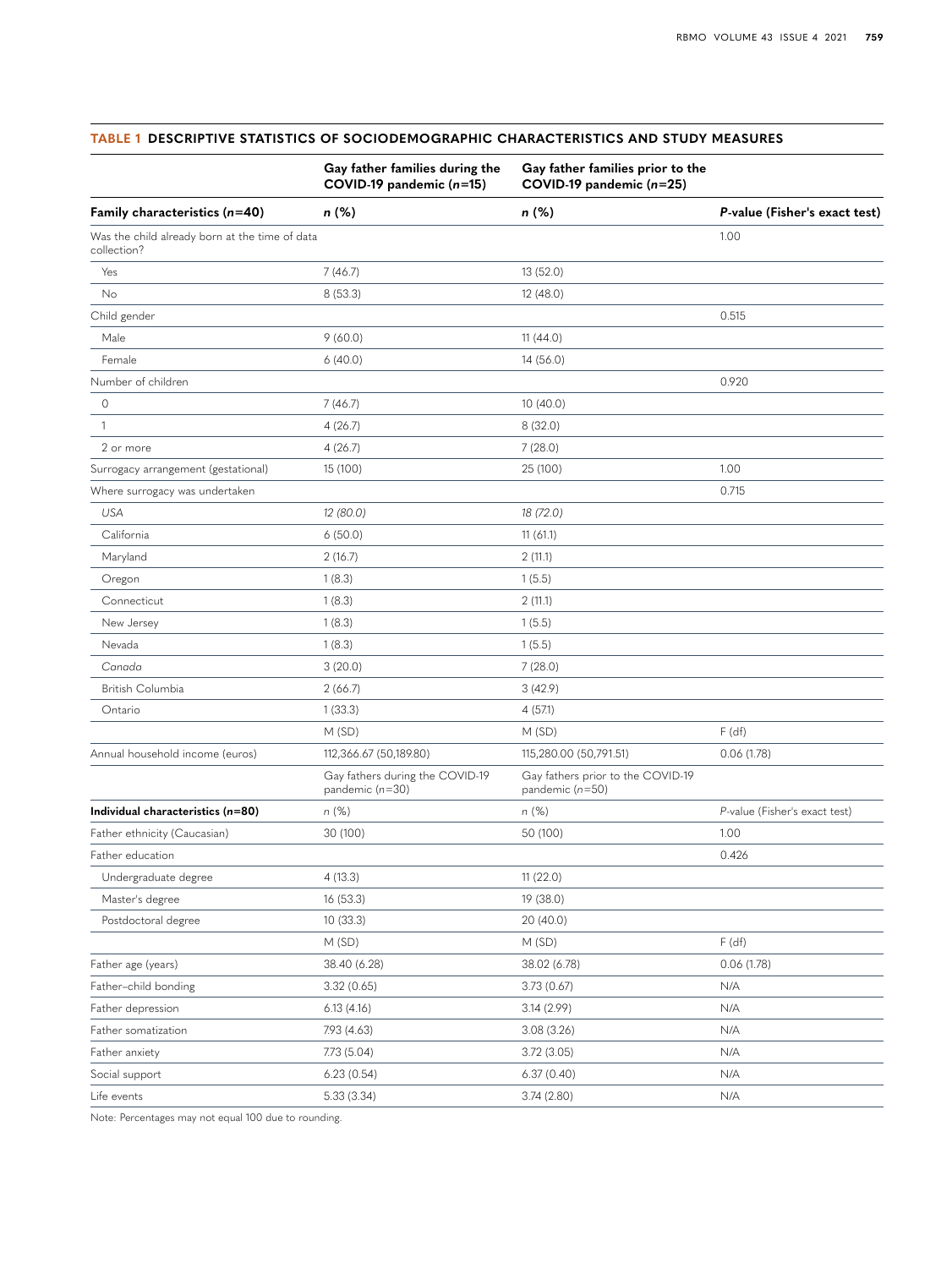the Italian validation sample was 4.00; however, the present study excluded one item (item 15, 'Frequent/infrequent palpation of fetus'), as it did not apply to the sample characteristics. In the present study, Cronbach's alpha was 0.81.

#### *Fathers' mental health*

Mental health was assessed according to the extent to which fathers had experienced several depressive, somatic and anxious symptoms over the previous 2 weeks.

*Depression*. Depressive symptoms (e.g. 'Little interest or pleasure in doing things', 'Poor appetite or overeating') were assessed using the 9-item Patient Health Questionnaire (PHQ-9; *[Rizzo et al., 2000](#page-9-19)*; *[Spitzer et al., 1999](#page-9-20)*), scored from 0 (not at all) to 3 (nearly every day), with total scores ranging from 0 to 27 (*[Kroenke et al., 2001](#page-9-21)*, *[2003](#page-9-22)*). According to *[Kroenke et al. \(2001\)](#page-9-21)*, a PHQ-9 score ≥10 has a sensitivity of 88% and a specificity of 88% in detecting major depressive disorder. In the present study, Cronbach's alpha was 0.79.

*Somatization*. Tendency for somatization (e.g. 'stomach pain', 'shortness of breath') was assessed using the 15-item Patient Health Questionnaire (PHQ-15) (*[Kroenke](#page-9-23)  [et al., 2002](#page-9-23)*), scored as 0 (not bothered at all), 1 (bothered a little) or 2 (bothered a lot), with total scores ranging from 0 to 30 and scores of ≥5, ≥10, ≥15 representing

low, moderate and severe levels of somatization, respectively. In the present study, Cronbach's alpha was 0.83.

*Anxiety*. Anxiety symptoms (e.g. 'Feeling nervous, anxious, or on edge', 'Not being able to stop or control worrying') were assessed using the 7-item General Anxiety Disorder scale (GAD-7; *[Spitzer](#page-9-24)  [et al., 2006](#page-9-24)*), scored from 0 (not at all) to 3 (nearly every day), with total scores ranging from 0 to 21. According to *[Kroenke et al. \(2007\)](#page-9-25)*, a GAD-7 score ≥8 has a sensitivity of 92% and a specificity of 76% in detecting GAD. In the present study, Cronbach's alpha was 0.81.

#### *Social support*

As a control variable, the 12-item Multidimensional Scale of Perceived Social Support (MSPSS; *[Prezza and](#page-9-26)  [Santinello, 2002](#page-9-26)*; *[Zimet et al., 1988](#page-9-27)*) was used to measure fathers' perceived social support from three sources (i.e. family, friends, a significant other) on a 7-point Likert scale (1–7), with higher scores indicating greater social support. In the present study, Cronbach's alpha was 0.90.

#### *Life events*

As a further control variable, fathers completed the Life Events Inventory (*[Abidin, 2012](#page-8-17)*) to report which of a list of 19 stressful events (e.g. financial problems, interpersonal conflicts,

illnesses, deaths, job-related difficulties) had occurred over the previous 12 months ('no' =  $0$ ; 'yes' = 1). A total score was produced by the sum of the number of events that had occurred.

#### **Data analysis**

All analyses were performed using the statistical software R (*[R Core Team,](#page-9-28)  [2019](#page-9-28)*). The threshold for statistical significance was *P*<0.05. For descriptive purposes, frequencies, means, SD, associations among variables and comparisons between the two father groups on the level of social support and the number of stressful events during the previous 12 months were run. To test whether differences existed in father–child bonding and mental health (i.e. depression, somatization, anxiety) among fathers who had conceived during the COVID-19 pandemic and those who had conceived before, four mixed-effects models (lme4 R package) were used to control for the non-independent data structure (i.e. two fathers reporting in the same family). Social support and stressful events were included as covariates.

#### **RESULTS**

#### **Preliminary analysis**

Fisher's exact tests (for frequencies) and analyses of variance (for means) indicated that the two father groups did not differ significantly on any of the

<span id="page-5-10"></span>**TABLE 2 ASSOCIATIONS BETWEEN SOCIODEMOGRAPHIC CHARACTERISTICS, FATHER–CHILD BONDING, MENTAL HEALTH, SOCIAL SUPPORT AND STRESSFUL EVENTS**

|                            | 1.                | 2.                | 3.                | 4.      | 5.                   | 6.        | 7.        | 8.                   | 9.   | 10.  | м          | <b>SD</b> |
|----------------------------|-------------------|-------------------|-------------------|---------|----------------------|-----------|-----------|----------------------|------|------|------------|-----------|
| 1. Father age              | 1.00              |                   |                   |         |                      |           |           |                      |      |      | 38.16      | 6.56      |
| 2. Father education        | 0.14              | 1.00              |                   |         |                      |           |           |                      |      |      |            |           |
| 3. Annual household income | 0.19              | 0.33 <sup>b</sup> | 1.00              |         |                      |           |           |                      |      |      | 114.187.50 | 50,267.60 |
| 4. Number of children      | 0.27 <sup>a</sup> | 0.09              | 0.22 <sup>c</sup> | 1.00    |                      |           |           |                      |      |      | 0.85       | 0.83      |
| 5. Father-child bonding    | 0.03              | $-0.07$           | 0.16              | 0.07    | 1.00                 |           |           |                      |      |      | 3.58       | 0.69      |
| 6. Father depression       | $-0.10$           | 0.06              | $-0.18$           | $-0.13$ | $-0.24e$             | 1.00      |           |                      |      |      | 4.26       | 3.74      |
| 7. Father somatization     | 0.13              | 0.03              | $-0.12$           | 0.02    | $-0.27$ <sup>t</sup> | $0.45***$ | 1.00      |                      |      |      | 4.90       | 4.48      |
| 8. Father anxiety          | $-0.17$           | $-0.01$           | $-0.29d$          | $-0.10$ | $-0.238$             | $0.55***$ | $0.46***$ | 1.00                 |      |      | 5.23       | 4.35      |
| 9. Social support          | $-0.04$           | 0.11              | 0.13              | 0.11    | 0.18                 | $-0.19$   | $-0.29h$  | $-0.26$ <sup>i</sup> | 1.00 |      | 6.32       | 0.46      |
| 10. Stressful events       | $-0.02$           | 0.12              | $-0.16$           | $-0.01$ | $-0.11$              | $-0.11$   | 0.02      | 0.02                 | 0.04 | 1.00 | 4.34       | 3.09      |

<span id="page-5-1"></span> $^{a}P=0.016$ .

- <span id="page-5-0"></span><sup>b</sup> *P*=0.003.
- <span id="page-5-2"></span> $P = 0.046$ .

<span id="page-5-6"></span> $d P = 0.008$ 

<span id="page-5-3"></span> $P = 0.032$ 

<span id="page-5-4"></span> $f$   $P = 0.014$ .

<span id="page-5-7"></span><sup>g</sup> *P*=0.045.  $h$   $P = 0.009$ 

<span id="page-5-8"></span>

<span id="page-5-9"></span> $P = 0.021$ 

<span id="page-5-5"></span>\*\*\*  $P < 0.001$ ; /, Not applicable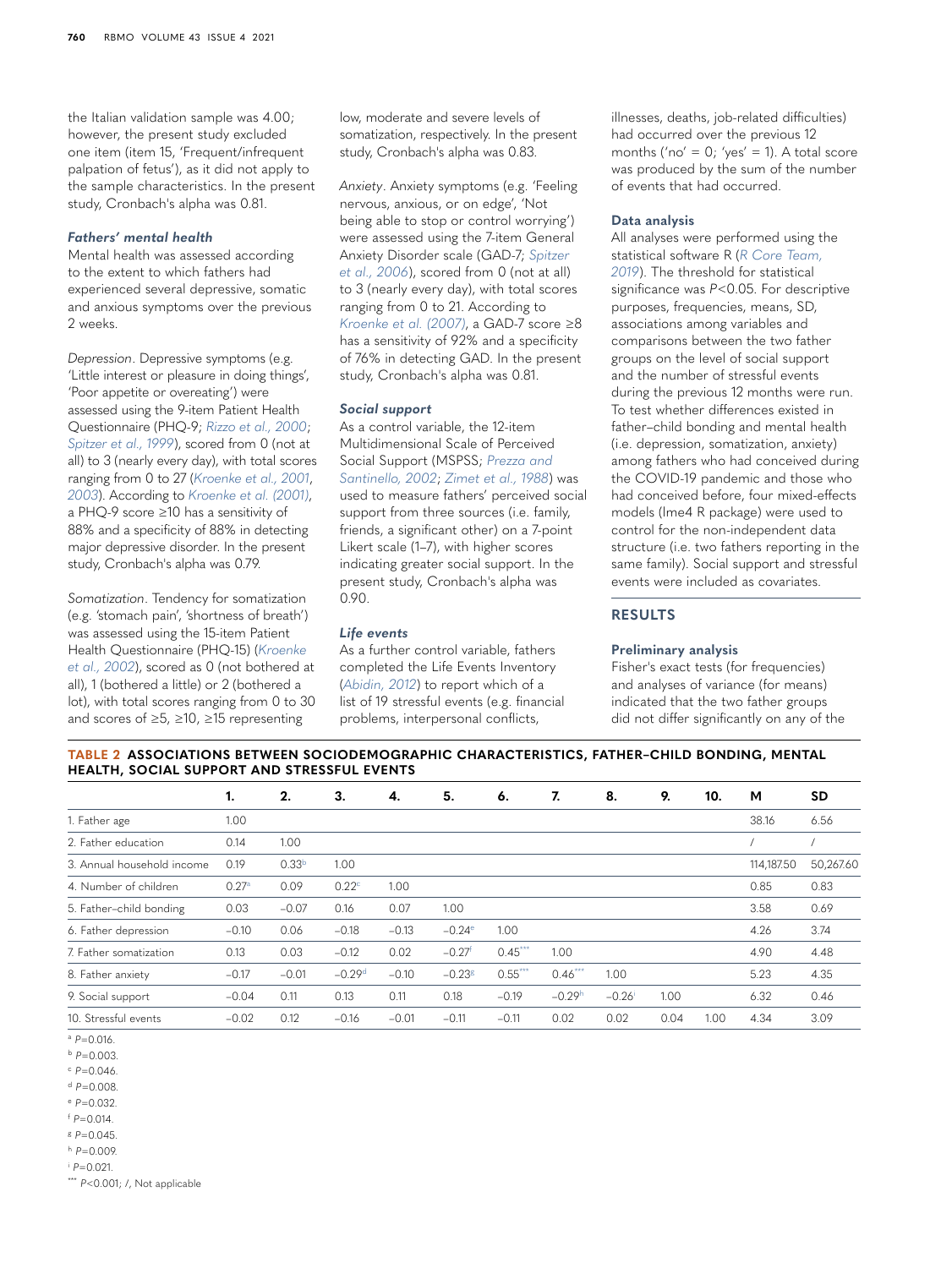|                           | Father-child bonding             |                    |         | <b>Father depression</b> |                                 |            | <b>Father somatization</b> |                                  |         | <b>Father anxiety</b>     |                                    |            |
|---------------------------|----------------------------------|--------------------|---------|--------------------------|---------------------------------|------------|----------------------------|----------------------------------|---------|---------------------------|------------------------------------|------------|
|                           | Estimate<br>(SE)                 | CI [2.5%,<br>97.5% | P-value | Estimate<br>(SE)         | CI [2.5%,<br>97.5%              | P-value    | Estimate<br>(SE)           | CI [2.5%,<br>97.5%               | P-value | Estimate<br>(SE)          | CI [2.5%,<br>97.5%                 | $P$ -value |
| Fixed effects             |                                  |                    |         |                          |                                 |            |                            |                                  |         |                           |                                    |            |
| Intercept                 | 40.85 (15.45) 10.20, 73.43 0.010 |                    |         | 16.21 (5.53)             | 4.89, 25.66 0.004               |            | 19.61 (5.92)               | 7.70, 31.10                      | 0.001   | 17.22 (6.06) 4.91, 30.96  |                                    | 0.006      |
| Father group <sup>a</sup> | 3.04(1.47)                       | 0.02.5.84          | 0.044   |                          | $-1.47(0.49) -2.57 -0.50 0.005$ |            |                            | $-2.48(0.52) -3.53, -1.55$       | < 0.001 |                           | $-1.96(0.55) -3.06, -0.89 < 0.001$ |            |
| Social support            | 0.15(0.20)                       | $-0.27.0.56$       | 0.458   | $-0.15(0.07)$            | $-0.27 < 0.01$ 0.046            |            |                            | $-0.17(0.08) -0.32, -0.02 0.029$ |         | $-0.15(0.08) -0.31(0.01)$ |                                    | 0.068      |
| Stressful events          | 0.16(0.36)                       | $-0.63, 0.87$      | 0.662   | $-0.12(0.13)$            | $-0.39, 0.18$                   | 0.358      |                            | $-0.25(0.14) -0.54, 0.02$        | 0.080   | $-0.10(0.14) -0.38, 0.19$ |                                    | 0.485      |
| Random effects            | <b>SD</b>                        | Variance           | P-value | <b>SD</b>                | Variance                        | $P$ -value | -SD                        | Variance                         | P-value | <b>SD</b>                 | Variance                           | P-value    |
| Intercept                 | 7.13                             | 50.90              | 0.001   | 2.16                     | 4.68                            | 0.016      | 2.28                       | 5.22                             | 0.016   | 2.56                      | 6.56                               | 0.004      |
| Residual                  | 7.15                             | 51.06              |         | 2.74                     | 7.50                            |            | 2.94                       | 8.65                             |         | 2.90                      | 8.44                               |            |
| $R^2$ conditional         | 0.54                             |                    |         | 0.50                     |                                 |            | 0.58                       |                                  |         | 0.57                      |                                    |            |

#### <span id="page-6-0"></span>**TABLE 3 IMPACT OF THE COVID-19 PANDEMIC ON FATHER–CHILD BONDING AND FATHERS' MENTAL HEALTH**

<span id="page-6-1"></span> $a$  Father group was coded as  $-1 =$  gay fathers during the COVID-19 pandemic;  $1 =$  gay fathers prior to the COVID-19 pandemic. Greater scores on the variables indicated greater father–child bonding, depression, somatization, anxiety and social support, and more stressful events.

sociodemographic variables considered (**[TABLE 1](#page-4-0)**). Specifically, gay fathers who were having or had a child during the COVID-19 pandemic and gay fathers who had a child prior to the pandemic were not statistically different in terms of the proportion of those whose child had already been born at the time of data collection, child gender, number of children, surrogacy arrangement, ethnicity and educational attainment; they also reported similar age and annual household income. **[TABLE 2](#page-5-10)** displays the associations between the sociodemographic characteristics and outcome variables, as well as the means and SD. Regarding covariates, two preliminary mixed models showed that the two father groups did not differ on the level of social support, estimate 1.73, SE 1.53, *P*=0*.*266, or the number of stressful events during the previous 12 months, estimate –1.59, SE 0.82, *P*=0*.*059.

#### **Impact of the COVID-19 pandemic on father–child bonding and the mental health of fathers**

Four mixed-effects models (one for each outcome) were run to examine the impact of the COVID-19 pandemic on father–child bonding and fathers' depression, somatization and anxiety, controlling for the level of social support and the number of stressful events during the previous 12 months. Overall, the four models explained 54%, 50%, 58% and 57% of the variance, respectively. Although both groups scored below the clinical cut-off points for each variable (as indicated in the Measures section), the findings indicated that gay fathers who were having or had a child during the

COVID-19 pandemic reported a lower quality of father–child bonding (estimate 3.04, SE 1.47, *P*=0*.*044) and more severe depression (estimate –1.47, SE 0.49, *P*=0*.*005), somatization (estimate –2.48, SE 0.52, *P<*0.001) and anxiety (estimate –1.96, SE 0.55, *P*<0.001), relative to gay fathers who had a child prior to the pandemic. **[TABLE 3](#page-6-0)** shows the complete statistics.

#### **DISCUSSION**

The present case–control study provides the first data on the psychological implications of the COVID-19 travel restrictions on the quality of father–child bonding and mental health among gay fathers through cross-border surrogacy. As postulated, fathers who were having or had a child during the pandemic reported poorer father–child bonding and more severe depressive, somatic and anxious symptoms relative to a sociodemographically similar group of gay fathers through cross-border surrogacy whose child was born prior to the COVID-19 pandemic. As a premise, it should be noted that scores of father– child bonding and fathers' mental health were below the clinical cut-off points in both groups (*[Della Vedova and Burro,](#page-8-16)  [2017](#page-8-16)*; *[Kroenke et al., 2001](#page-9-21)*, *[2002](#page-9-23)*, *[2007](#page-9-25)*). Nonetheless, the findings align with previous research with heterosexual fathers through unassisted conception, indicating that fathers who experience contextual stress often report a poorer emotional connection with their baby and increased depression, somatization and anxiety relative to those who are not exposed to such stress (*[Dayton et al.,](#page-8-18)  [2020](#page-8-18)*).

It may be argued that these outcomes should be expected in cross-border surrogacy arrangements, as such arrangements typically prevent intended fathers from engaging in daily interaction with the developing fetus and probably result in them experiencing a lack of control over the pregnancy (*[Carone](#page-8-0)  [et al., 2017a](#page-8-0)*; *[Ziv and Freund-Eschar,](#page-9-11)  [2015](#page-9-11)*). However, this critique cannot be levelled against the present study, as the inclusion of the control group enabled us to examine the unique (detrimental) role played by the COVID-19 pandemic (and its associated travel restrictions and delays in processing children's birth certificates and passports) on all of the father outcomes considered. Also, while disruptions to parent–child bonding and parental mental health difficulties may arise when parents experience traumatic interference, such as a sudden death or illness, job-related difficulty or physical stress (*[Dayton et al., 2020](#page-8-18)*), the present study controlled for the effect of potential stressful events over the previous 12 months. In view of this, it cannot be said that the findings were influenced by any effect of the abovementioned stressors.

It is relevant that there is evidence that the quality of the perinatal bond of fathers relates to the quality of the father–child relationship during (at least) the first two postnatal years (*[de Cock](#page-8-19)  [et al., 2016](#page-8-19)*), as well as to child outcomes (*[Dayton et al., 2020](#page-8-18)*) and the quality of fathers' postnatal parenting behaviours (*[Hjelmstedt and Collins, 2008](#page-8-20)*). In this light, the present findings provide critical insight for gay fathers, psychological counsellors, reproductive medicine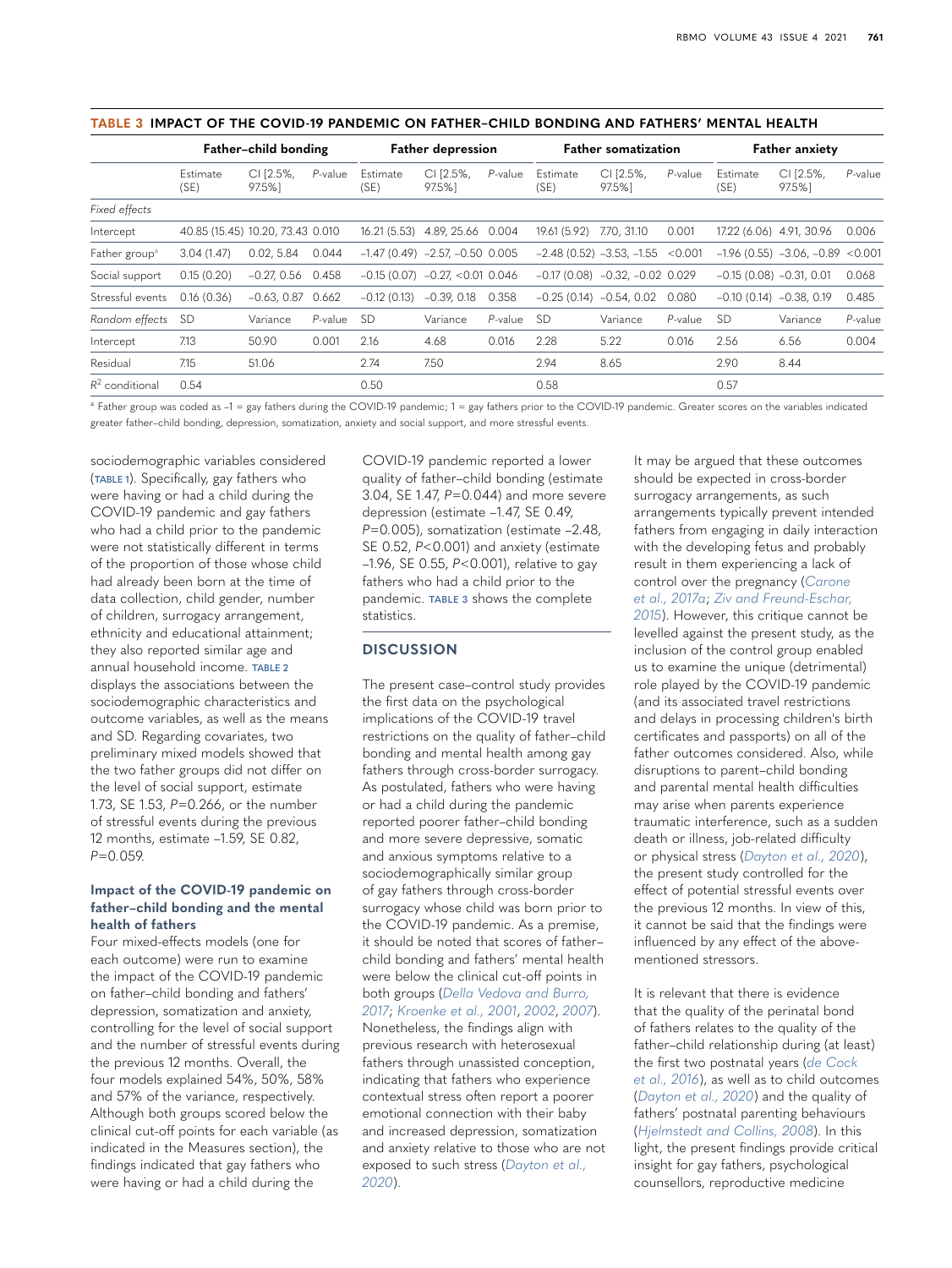practitioners and policymakers, because they emphasize that the disruption caused by the COVID-19 pandemic, as well as fathers' uncertainty over whether they will be present at their baby's birth or able to return with their newborn to their home country when desired, may add to the already stressful situation represented by the 9-month period of distance from the fetus, which characterizes all cross-border surrogacy arrangements. However, future studies should follow these families longitudinally, to examine whether the poorer father– child bond and mental health in gay fathers who were having or had a child during the COVID-19 pandemic merely reflect temporary adaptations to the emergency situation or more stable negative outcomes that may persist over time.

Several limitations of the present study should be acknowledged when interpreting the findings. First, the study relied exclusively on self-report measures, which are greatly sensitive to self-presentation biases, particularly in the case of stigmatized social groups, such as gay fathers. Second, the small sample size prevented both the generalizability of the findings and a separate analysis of expectant fathers and fathers who had a child during the COVID-19 pandemic. Also, potential differences due to different regulatory environments regarding surrogacy arrangements and COVID-19 restrictions throughout the USA and Canada could not be considered. Third, it cannot be excluded that, due to the stressful and burdensome circumstances, in combination with the lack of participant compensation, the study attracted resilient fathers who were well-equipped to navigate the challenges of cross-border surrogacy. Fourth, while recruitment through Rainbow Families was fundamental to reach as many families as possible (given the niche sample and challenges relating to COVID-19), it might have resulted in a fairly homogeneous group of fathers. Fifth, no data were collected about potential challenges experienced by intended gay fathers conceiving through surrogacy prior to the COVID-19 pandemic; therefore, it was not possible to control for further stressors in their transition to parenthood, which were not assessed by the Life Events Inventory (*[Abidin, 2012](#page-8-17)*; e.g. financial problems, interpersonal conflicts, illnesses, deaths,

job-related difficulties). It is also worth noting that the two father groups might have differed on a number of other factors related to COVID-19 (e.g. social isolation, access to primary care, changes to care arrangements, difficult working patterns), which it was not possible to measure in both groups. Finally, the cross-sectional study design prevented any causal inferences from being drawn.

Notwithstanding these limitations, the present study expanded on the scant, but emerging, literature on the psychological well-being of gay fathers through surrogacy and the quality of their relationships with their children (*[Carneiro et al., 2017](#page-8-21)*; *[Carone et al.,](#page-8-22)  [2018b](#page-8-22)*, *[2020](#page-8-23)*, *[2021](#page-8-24)*; *[Erez and Shenkman,](#page-8-25)  [2016](#page-8-25)*; *[Shenkman and Shmotkin, 2020](#page-9-29)*; *[Shenkman et al., 2020](#page-9-30)*; *[van Rijn-van](#page-9-31)  [Gelderen et al., 2018](#page-9-31)*). Importantly, the findings add to the literature on the emotional journey of fathers during the perinatal period, facilitating the design and implementation of services to support the early father–child relationship (*[Dayton et al., 2020](#page-8-18)*).

In terms of practical implications, the findings may encourage policymakers to address the concerns expressed by a number of associations and professionals in a letter dated 2 April 2020 to the United States Senate Committee on the Judiciary, in relation to crossborder surrogacy restrictions during the COVID-19 pandemic (*[Men Having](#page-9-6)  [Babies, 2020b](#page-9-6)*). Specifically, while Canada has since allowed prospective surrogacy parents into the country well in advance of the child's birth (recognizing that travel for the birth of a surrogacy child is essential and that issuing passports for the newborns should fall under the category of a 'life-or-death situation'), in the USA, the surrogacy process continues to be beset by chaos due to entry bans, scarce transportation and the closure of governmental offices responsible for birth certificates and passports.

Under these circumstances, babies, intended parents and gestational carriers are susceptible and exposed to mental, health and financial hardships. Babies may require the appointment of emergency guardians (or even foster families) until their parents arrive in the USA; as a result, gestational carriers may be asked to make healthcare decisions and to take responsibility for

the child's care and expenses, even though it is their legal right to avoid this responsibility. Meanwhile, parents may face the challenge of arranging lastminute transportation and managing quarantine requirements before they can meet their child; even after they do so, they may be unable to secure a passport for their child to return home and may risk overstaying their visas. While the impact of such circumstances for the health of gestational carriers and babies is currently unknown, the present findings show the extent to which they are affecting gay fathers.

Outside of the current circumstances of the COVID-19 pandemic, intended gay fathers already experience significant challenges in building a family (*[Berkowitz,](#page-8-8)  [2020](#page-8-8)*; *[Blake et al., 2017](#page-8-26)*; *[Hemalal et al.,](#page-8-7)  [2021](#page-8-7)*). In most countries, including Italy, they have no access to domestic surrogacy or other planned parenting options, including adoption (*[Norton](#page-9-7)  [et al., 2013](#page-9-7)*). Also, until COVID-19 ends (at the time of writing this article [January 2021], vaccines have just begun to be distributed worldwide), prospective fathers will probably continue to face the above-mentioned hardships and challenges in their pursuit of crossborder surrogacy. The present findings are therefore extremely timely and call for the development of international guidelines for cross-border reproductive (in general) and surrogacy (in particular) services that respond to the needs of intended parents; these guidelines are urgently needed to harmonize the rules issued by individual nations (*[Gamble,](#page-8-27)  [2020](#page-8-27)*). Such harmonization would reduce, for example, the hardships faced by gay fathers through cross-border surrogacy when returning to Italy, where only one father can be listed as the legal father, contrary to the indication on foreign (e.g. US, Canadian) birth certificates. Also, international surrogacy guidelines are critically needed to streamline procedures for releasing newborns' birth certificates and passports, particularly in cases where access to or exit from the country where the surrogacy was conducted is temporarily complicated, as in the current situation with COVID-19. Finally, the findings emphasize the need for tailored and ongoing psychological and legal support for intended gay fathers to ease their strain and anxiety related to having a child through crossborder surrogacy during the COVID-19 pandemic.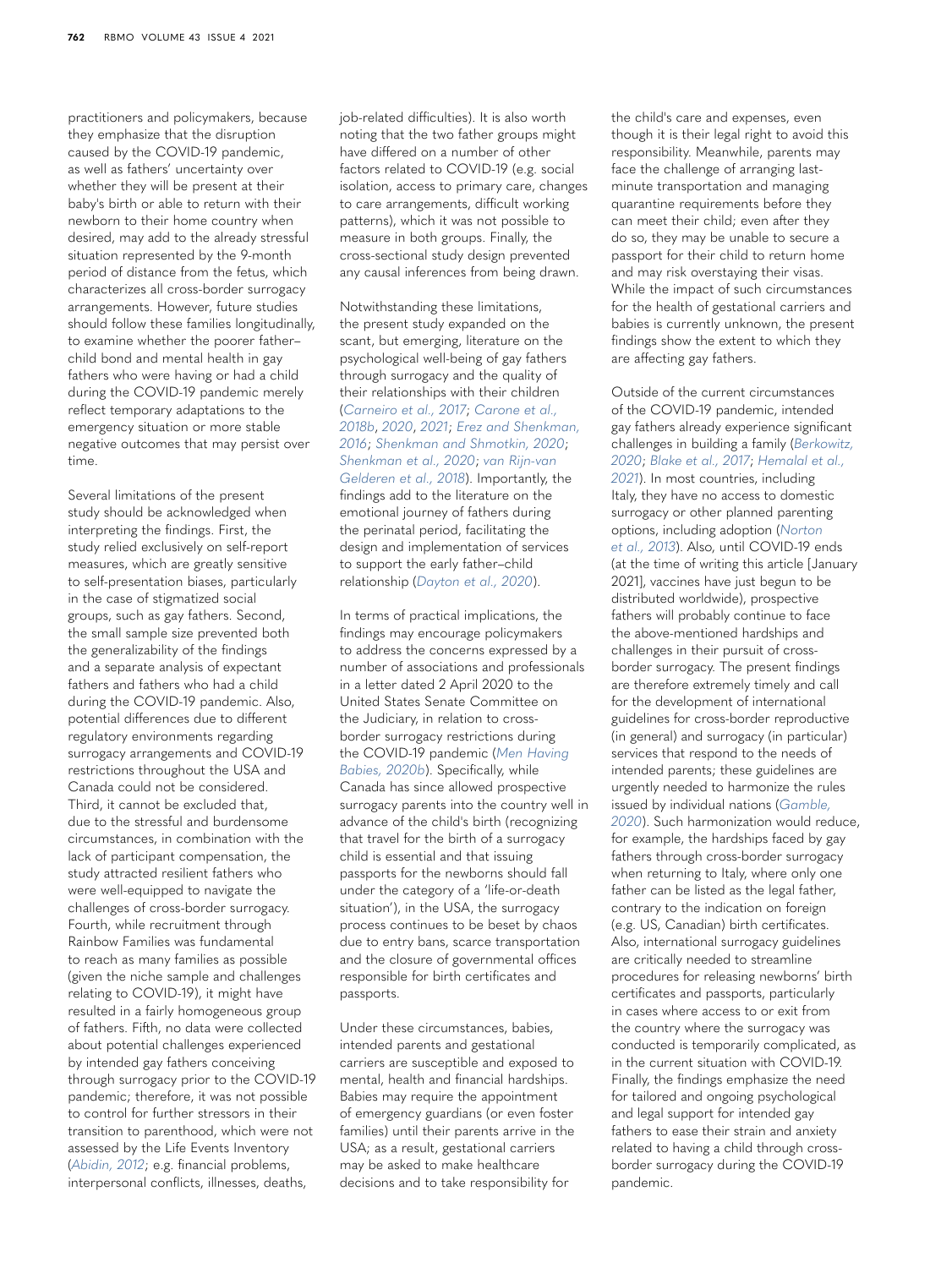#### **ACKNOWLEDGEMENTS**

We are deeply grateful to all of the gay fathers who dedicated their time to participate in the study, despite the challenging circumstances in which they were living.

#### **REFERENCES**

<span id="page-8-17"></span>Abidin, R.R. **[Parenting Stress Index, Fourth](http://refhub.elsevier.com/S1472-6483(21)00282-0/sbref0001)  Edition (PSI-4).** Psychological Assessment [Resources 2012Lutz, FL](http://refhub.elsevier.com/S1472-6483(21)00282-0/sbref0001)

<span id="page-8-2"></span>Assisted Human Reproduction Act, SC 2004, c 2. 2004. [http://www.canlii.org/en/ca/laws/stat/sc-](http://www.canlii.org/en/ca/laws/stat/sc-2004-c-2/latest/sc-2004-c-2.html)[2004-c-2/latest/sc-2004-c-2.html.](http://www.canlii.org/en/ca/laws/stat/sc-2004-c-2/latest/sc-2004-c-2.html)

<span id="page-8-12"></span>Baldwin, S., Malone, M., Sandall, J., Bick, D. **A qualitative exploratory study of UK firsttime fathers' experiences, mental health and wellbeing needs during their transition to fatherhood.** BMJ Open 2019; 9e030792. doi:[10.1136/bmjopen-2019-030792](http://dx.doi.org/10.1136/bmjopen-2019-030792)

<span id="page-8-8"></span>Berkowitz, D. **[Gay men and surrogacy.](http://refhub.elsevier.com/S1472-6483(21)00282-0/sbref0004)** Goldberg [A.E., Allen K.R. LGBT-Parent Families.](http://refhub.elsevier.com/S1472-6483(21)00282-0/sbref0004)  [Innovations in Research and Implications for](http://refhub.elsevier.com/S1472-6483(21)00282-0/sbref0004)  [Practice Springer New York 2020: 143–160](http://refhub.elsevier.com/S1472-6483(21)00282-0/sbref0004)

<span id="page-8-26"></span>Blake, L., Carone, N., Raffanello, E., Slutsky, J., Ehrhardt, A.A., Golombok, S. **Gay fathers' motivations for and feelings about surrogacy as a path to parenthood.** Hum. Reprod. 2017;

<span id="page-8-11"></span>32: 860–867. doi[:10.1093/humrep/dex026](http://dx.doi.org/10.1093/humrep/dex026) Blake, L., Carone, N., Slutsky, J., Raffanello, E., Ehrhardt, A.A., Golombok, S. **Gay father surrogacy families: relationships with** 

**surrogates and egg donors and parental disclosure of children's origins.** Fertil. Steril. 2016; 106: 1503–1509. doi:[10.1016/j.](http://dx.doi.org/10.1016/j.fertnstert.2016.08.013) [fertnstert.2016.08.013](http://dx.doi.org/10.1016/j.fertnstert.2016.08.013)

<span id="page-8-10"></span>Bögels, S., Phares, V. **Fathers' role in the etiology, prevention and treatment of child anxiety: a review and new model.** Clin. Psychol. Rev. 2008; 28: 539–558. doi[:10.1016/j.cpr.2007.07.011](http://dx.doi.org/10.1016/j.cpr.2007.07.011)

<span id="page-8-21"></span>Carneiro, F.A., Tasker, F., Salinas-Quiroz, F., Leal, I., Costa, P.A. **Are the fathers alright? A systematic and critical review of studies on gay and bisexual fatherhood.** Front. Psychol. 2017; 8: 1636. doi:[10.3389/fpsyg.2017.01636](http://dx.doi.org/10.3389/fpsyg.2017.01636)

<span id="page-8-0"></span>Carone, N., Baiocco, R., Lingiardi, V. **Italian gay fathers' experiences of transnational surrogacy and their relationship with the surrogate pre- and post-birth.** Reprod. BioMed. Online 2017; 34: 181–190. doi[:10.1016/j.](http://dx.doi.org/10.1016/j.rbmo.2016.10.010) [rbmo.2016.10.010](http://dx.doi.org/10.1016/j.rbmo.2016.10.010)

<span id="page-8-3"></span>Carone, N., Baiocco, R., Lingiardi, V. **Single fathers by choice using surrogacy: why men decide to have a child as a single parent.** Hum. Reprod. 2017; 32: 1871–1879. doi[:10.1093/](http://dx.doi.org/10.1093/humrep/dex245) [humrep/dex245](http://dx.doi.org/10.1093/humrep/dex245)

<span id="page-8-1"></span>Carone, N., Baiocco, R., Manzi, D., Antoniucci, C., Caricato, V., Pagliarulo, E., Lingiardi, V. **Surrogacy families headed by gay men: relationships with surrogates and egg donors, fathers' decisions over disclosure and children's views on their surrogacy origins.** Hum. Reprod. 2018; 33: 248–257. doi[:10.1093/](http://dx.doi.org/10.1093/humrep/dex362) [humrep/dex362](http://dx.doi.org/10.1093/humrep/dex362)

<span id="page-8-22"></span>Carone, N., Lingiardi, V., Chirumbolo, A., Baiocco, R. **Italian gay father families formed by surrogacy: parenting, stigmatization, and children's psychological adjustment.** Dev. Psychol. 2018; 54: 1904–1916. doi:[10.1037/](http://dx.doi.org/10.1037/dev0000571) [dev0000571](http://dx.doi.org/10.1037/dev0000571)

<span id="page-8-23"></span>Carone, N., Baiocco, R., Lingiardi, V., Barone, L. **Gay and heterosexual single father families created by surrogacy: father–child relationships, parenting quality, and children's psychological adjustment.** Sex. Res. Soc. Policy 2020; 17: 711–728. doi[:10.1007/s13178-019-](http://dx.doi.org/10.1007/s13178-019-00428-7) [00428-7](http://dx.doi.org/10.1007/s13178-019-00428-7)

<span id="page-8-24"></span>Carone, N., Lingiardi, V., Baiocco, R., Barone, L. **Sensitivity and rough-and-tumble play in gay and heterosexual single-father** 

**families through surrogacy: the role of microaggressions and fathers' rumination.** Psychol. Men Masculinities 2021; 22: 476–487. doi:[10.1037/men0000267](http://dx.doi.org/10.1037/men0000267)

<span id="page-8-15"></span>Condon, J.T. **The assessment of antenatal emotional attachment: development of a questionnaire instrument.** Br. J. Med. Psychol. 1993; 66: 167–183. doi[:10.1111/j.2044-8341.1993.](http://dx.doi.org/10.1111/j.2044-8341.1993.tb01739.x) [tb01739.x](http://dx.doi.org/10.1111/j.2044-8341.1993.tb01739.x)

<span id="page-8-13"></span>Condon, J.T., Boyce, P., Corkindale, C.J. **The First-Time Fathers Study: a prospective study of the mental health and wellbeing of men during the transition to parenthood.** Aust. N. Z. J. Psychiatry 2004; 38: 56–64. doi:[10.1177/000486740403800102](http://dx.doi.org/10.1177/000486740403800102)

<span id="page-8-14"></span>Coutinho, E.C., Antunes, J.G.V.C., Duarte, J.C., Perreira, V.C., Chaves, C.M.B., Nelas, P.A.B. **Benefits for the fathers from their involvement in the labour and birth sequence.** Procedia Soc. Behav. Sci. 2016; 217: 435–442. doi:[10.1016/j.sbspro.2016.02.010](http://dx.doi.org/10.1016/j.sbspro.2016.02.010)

<span id="page-8-18"></span>[Dayton, C.J., Malone, J.C., Brown, S.](http://refhub.elsevier.com/S1472-6483(21)00282-0/sbref0018) **Pathways [to parenting: the emotional journeys of](http://refhub.elsevier.com/S1472-6483(21)00282-0/sbref0018)  [fathers as they prepare to parent a new](http://refhub.elsevier.com/S1472-6483(21)00282-0/sbref0018)  infant.** [Fitzgerald H.E., von Klitzing K., Cabrera](http://refhub.elsevier.com/S1472-6483(21)00282-0/sbref0018)  [N.J., Scarano de Mendonça J., Skjøthaug T.](http://refhub.elsevier.com/S1472-6483(21)00282-0/sbref0018)  [Handbook of Fathers and Child Development](http://refhub.elsevier.com/S1472-6483(21)00282-0/sbref0018)  [Springer New York 2020: 173–194](http://refhub.elsevier.com/S1472-6483(21)00282-0/sbref0018)

<span id="page-8-19"></span>de Cock, E.S.A., Henrichs, J., Vreeswijk, C.M.J.M., Maas, A.J.B.M., Rijk, C.H.A.M., van Bakel, H.J.A. **Continuous feelings of love? The parental bond from pregnancy to toddlerhood.** J. Fam. Psychol. 2016; 30: 125–134. doi:[10.1037/fam0000138](http://dx.doi.org/10.1037/fam0000138)

<span id="page-8-16"></span>Della Vedova, A.M., Burro, R. **Surveying prenatal attachment in fathers: the Italian adaptation of the Paternal Antenatal Attachment Scale (PAAS-IT).** J. Reprod. Infant Psychol. 2017; 35: 493–508. doi:[10.1080/02646838.2017.1371284](http://dx.doi.org/10.1080/02646838.2017.1371284)

<span id="page-8-25"></span>Erez, C., Shenkman, G. **Gay dads are happier: subjective well-being among gay and heterosexual fathers.** J. GLBT Fam. Stud. 2016; 12: 451–467. doi[:10.1080/155042](http://dx.doi.org/10.1080/1550428X.2015.1102668) [8X.2015.1102668](http://dx.doi.org/10.1080/1550428X.2015.1102668)

<span id="page-8-4"></span>Fantus, S. 2020. Experiences of gestational surrogacy for gay men in Canada. Cult. Health Sex. Advance online publication. https://doi. org/ 10.1080/13691058.2020.1784464

<span id="page-8-5"></span>Fantus, S. **Two men and a surrogate: a qualitative study of surrogacy relationships in Canada.** Fam. Relat. 2021; 70: 246–263. doi:[10.1111/](http://dx.doi.org/10.1111/fare.12450) [fare.12450](http://dx.doi.org/10.1111/fare.12450)

<span id="page-8-6"></span>Fantus, S., Newman, P.A. **Motivations to pursue surrogacy for gay fathers in Canada: a qualitative investigation.** J. GLBT Fam. Stud. 2019; 15: 342–356. doi[:10.1080/155042](http://dx.doi.org/10.1080/1550428X.2018.1546156) [8X.2018.1546156](http://dx.doi.org/10.1080/1550428X.2018.1546156)

<span id="page-8-27"></span>Gamble, N. **International surrogacy: new HFEA guidance and the dangers of oversimplifying a complex picture.** BioNews 2020 [https://www.](https://www.bionews.org.uk/page_153781) [bionews.org.uk/page\\_153781](https://www.bionews.org.uk/page_153781)

<span id="page-8-9"></span>[Genesoni, L., Tallandini, M.A.](http://refhub.elsevier.com/S1472-6483(21)00282-0/sbref0026) **Men's psychological [transition to fatherhood: an analysis of](http://refhub.elsevier.com/S1472-6483(21)00282-0/sbref0026)  literature 1989–2008.** [Birth 2009; 36: 305–317](http://refhub.elsevier.com/S1472-6483(21)00282-0/sbref0026)

<span id="page-8-7"></span>Hemalal, S., Yee, S., Ross, L., Loutfy, M., Librach, C. **Same-sex male couples and single men having children using assisted reproductive technologies: a quantitative analysis.** Reprod. BioMed. Online 2021; 42: 1033–1047. doi:[10.1016/j.rbmo.2020.08.032](http://dx.doi.org/10.1016/j.rbmo.2020.08.032)

<span id="page-8-20"></span>Hjelmstedt, A., Collins, A. **Psychological functioning and predictors of father-infant relationship in IVF fathers and controls.** Scand. J. Caring Sci. 2008; 22: 72–78. doi:[10.1111/j.1471-6712.2007.00537.x](http://dx.doi.org/10.1111/j.1471-6712.2007.00537.x)